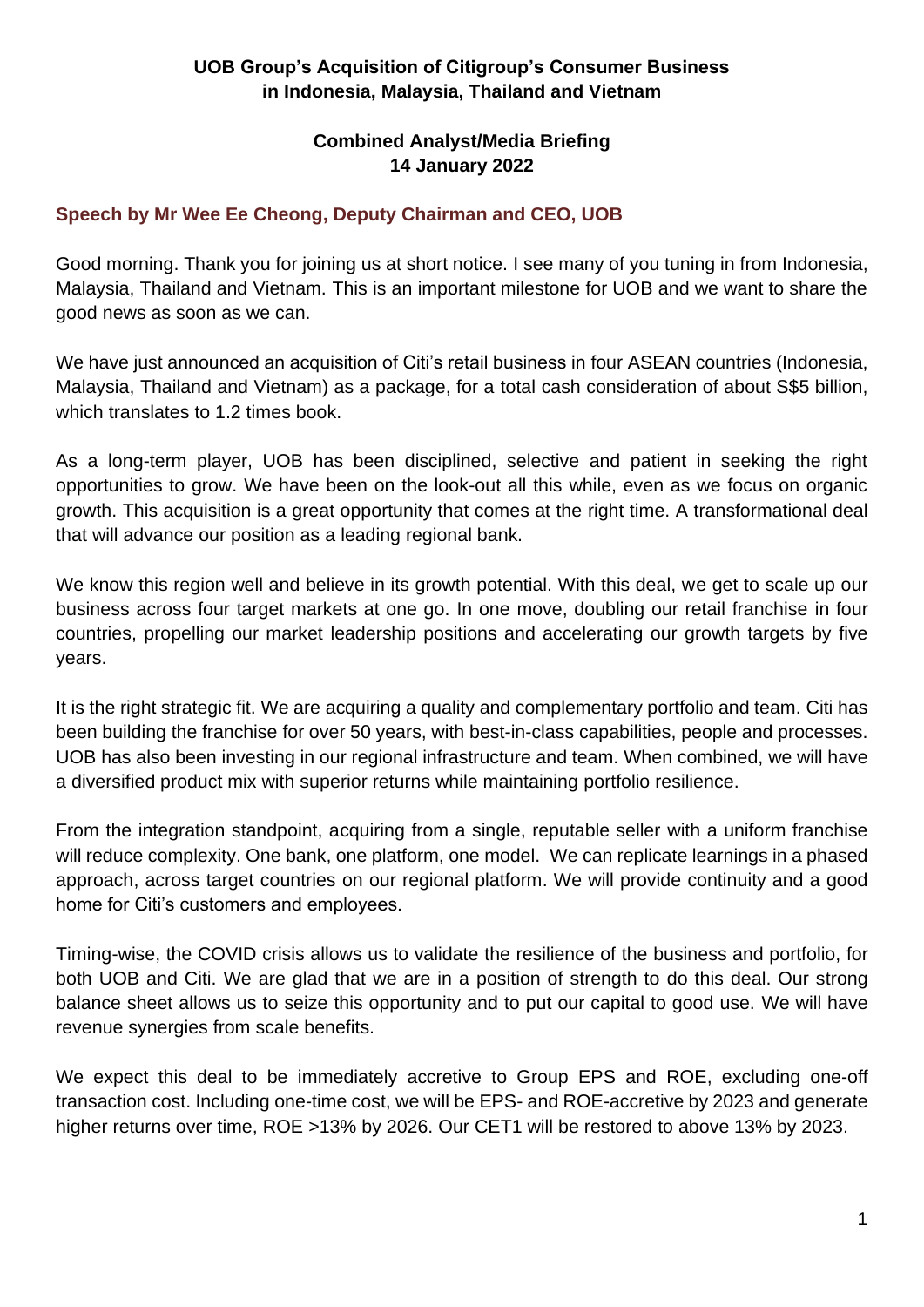In summary, this deal is a strategic fit at the right time. We are in a position of strength, with a strong balance sheet and regional platform, to seize this opportunity. We are buying a quality franchise, four target markets at one go, with a complementary base of customers, people, capabilities. A powerful combination that will accelerate our growth ambition.

We are confident that this deal will further strengthen and deepen our regional franchise. And we are committed to creating value for the enlarged base of customers, employees and other stakeholders.

UOB has a proven track record of successful acquisitions and integration. Together with organic growth, we have expanded our regional footprint and sustained strong performance over time. This latest acquisition reaffirms our commitment to Southeast Asia.

We have been investing and created a proven standardised platform and regional infrastructure. We are confident of executing this deal across these markets. Acquiring from a single, reputable seller with a uniform franchise will reduce complexity by replicating the learnings in a phased approach across countries.

Indonesia, Malaysia, Thailand and Vietnam are our key markets which we are familiar with. Citi's retail customer segments in these countries complement UOB's. They will boost our existing base across the upper mass, emerging affluent and affluent segments. Our number of customers in each market will almost double. Our market positions will be propelled (to be among top three card issuers in Malaysia and Thailand for example).

This deal will boost our unsecured business, complementing our strengths in funding, secured and wealth business. The end result will be a diversified product mix, with higher returns for the four markets while maintaining portfolio resilience.

We have been investing in our regional and digital capabilities over the years. Our retail strategy remains intact. We will continue to tap the rising affluence in Southeast Asia:

- o by acquiring customers using our digital banking platform UOB TMRW; and
- o serving them through our omni-channel approach as their needs grow.

Post-acquisition, we will almost double our customer base to 5.3 million. We will become one of the largest retail banks in the region, with:

- o an expanded customer franchise;
- o more touchpoints and partnerships;
- o a greater market share; and
- o a stronger team to serve our customers.

Our customers can expect better offerings and benefits with more touchpoints and a larger partnership ecosystem.

We value Citi's senior leadership and employees. We share similar values and believe in diversity, teamwork and meritocracy. We will fortify our capabilities by bringing onboard people across various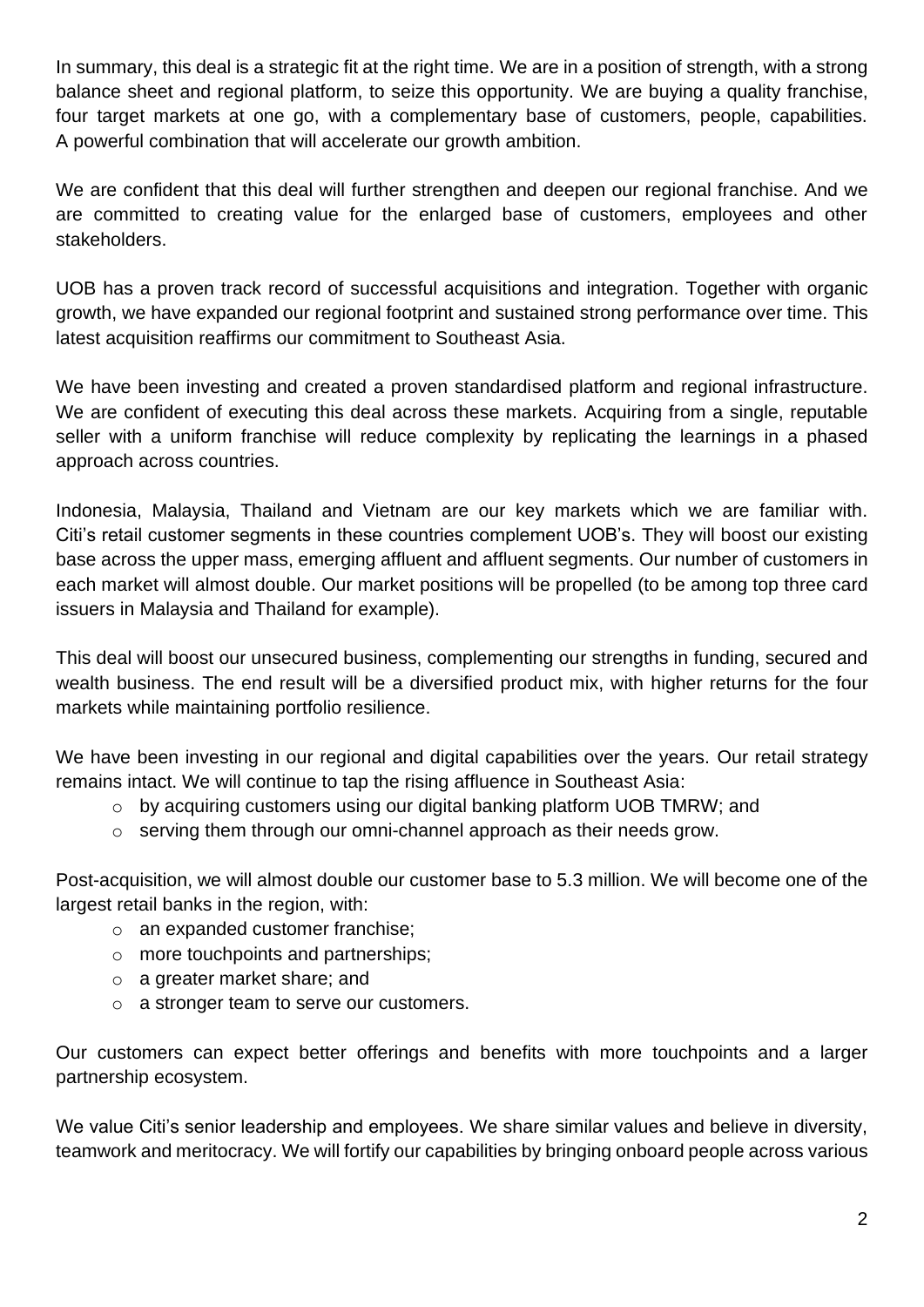levels with the relevant expertise and experience. Together, the combined UOB and Citi team across four countries will create business synergies and more career opportunities for our people.

We are committed to contributing to the financial industry and economy in each of the four countries. And look forward to receiving regulatory approval for the deal.

As a homegrown bank, we are committed to growing together with our customers, employees and other stakeholders, to realise the potential of this region.

Thank you for your support. I will now ask our CFO, Wai Fai, to share the financial implications.

## **Speech by Mr Lee Wai Fai, Group Chief Financial Officer, UOB**

Thank you Ee Cheong.

As articulated by Ee Cheong, this acquisition will help us deepen capabilities, reach and scale in products and markets we understand well. The combination of the product strength of each party allows us to grow the more profitable unsecured exposure but yet maintain an overall healthy well diversified portfolio. Books are resilient and well managed.

This acquisition does not change our geographical mix significantly as Singapore continues to be our main market. In terms of financial impact, the acquisition will immediately bring a 1.4x income uplift and a 1.2x loan growth in the four markets from our enlarged scale. At the Group level, we can see an immediate S\$1.0 billion incremental income uplift.

The transaction is valued at 1.2x net assets of S\$4.0 billion and will be fully funded by UOB's excess capital. The CET1 impact will be 70 basis points, which is manageable. This results in pro-forma CET1 ratio of 12.8%.

Post-acquisition, the Group remains well capitalised. With normalised RoRWA >1.70%, we plan to restore capital and target for CET1 >13% by 2023. Importantly, this acquisition is immediately EPS and ROE-accretive, excluding one-off costs.

By scaling up our regional subsidiaries, we are now targeting a higher ROE of >13% and RORWA of ~2.0% by 2026.

For our dividend outlook, we remain comfortable with maintaining our dividend policy of 50% dividend payout ratio.

Subject to regulatory approvals, we are targeting completion for Thailand, Malaysia by 2Q 2023 and the remaining markets by 1Q 2024. Our centralised system and common operating model reduce the risk of system migration per country; together with the phased approach, allows us to replicate integration successes and synergies across markets.